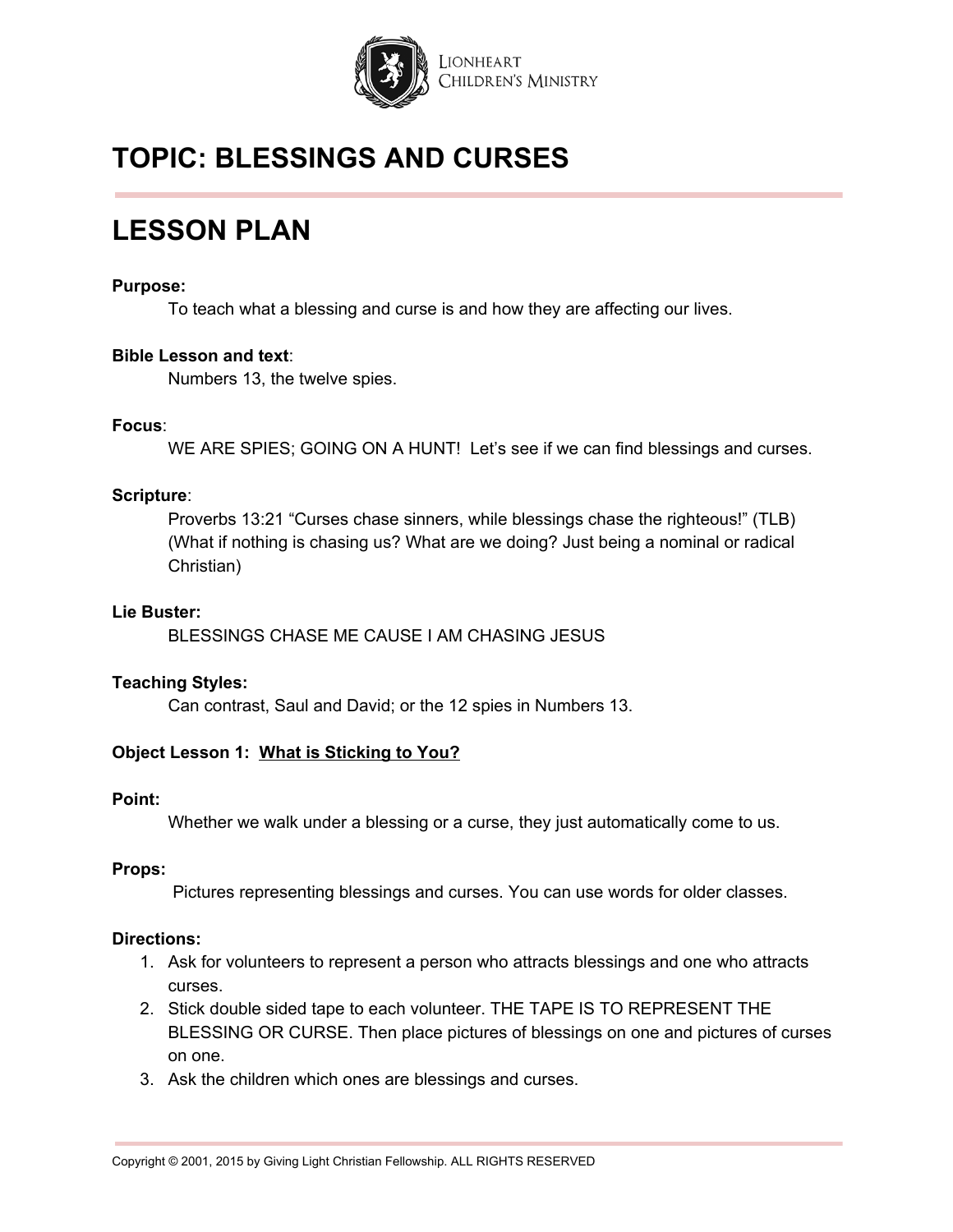

- 4. Begin to pull off curses because we don't want them in our life. We can try to get rid of a curse by dealing with what we see on the surface. But under the manifestation is the root to the blessing or curse. That is where we need the power of God by repentance, forgiveness, renouncing and breaking agreement then choosing to walk in the truth of the Word.
- 5. Replace the tape (root of the curses) with new tape that represents blessing seeds that will bring forth blessings.
- 6. Both blessings and curses are looking for a person to become attached to. We as a child of God have been promised blessings.
- 7. When we know the truth, the truth will make us free to receive our promised blessings.
- 8. **Conclusion:** This lesson is to help the children to locate and decide what in their life may be a blessing or a curse. Once revelation is given to them, then a child can take the steps to repentance and breaking curses in order to come into the blessings.

#### **Object Lesson 2: Curses and Sin Repel the Blessings.**

#### **Point:**

Curses and sin repel the blessings.

#### **Props:**

Two stuffed dogs, one sprayed with very pleasant cologne and the other very dirty and stinky. Use these as you teach the lesson.

- 1. How many have a dogs, one sprayed with very pleasant cologne and the other very dirty and stinky. use these as you teach the lesson.
- 2. But sometimes a dog can be a pain. We don't want a dog around who likes to roll in dead animals and manure. Did you ever have a dog who did that? I did. Who wants a dog that rolled in a dead animal rubbing against us, licking our face and sleeping in our bead? Disgusting!
- 3. Curses are death and are like dirty dogs looking for something dirty and stinky to crawl in or rub up against. The dog was initially a blessing. Just like we are a blessing and blessed. But when we do or say things that are sinful, it makes us unpleasant to be around. We sometimes can't even see what is attracted to us.
- 4. Just like we don't want a dirty dog around us, people will turn away from things that are obviously going to make problems or life worse for them. If we are speaking bad, that can drive good away from us, like the dirty dog.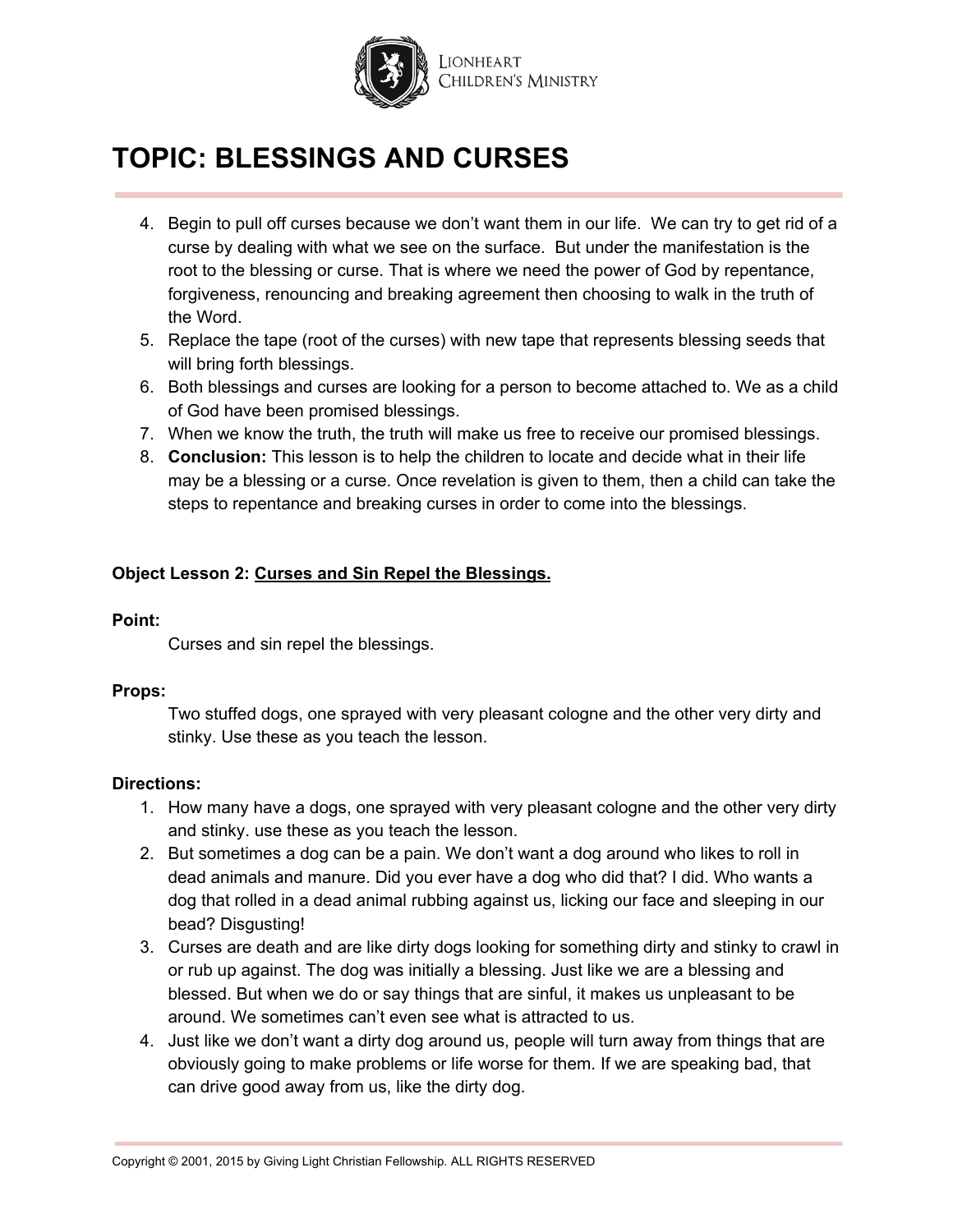

- 5. Dogs don't go to the perfume counter or the hair salon. Someone has to give them a bath so they can be a blessing to be around.
- 6. Just like when we have a sin and a curse on us, we have to go to the one who gives us a spiritual bath- Jesus. He removes sin and the curse.
- 7. We want our lives to be like sweet flowers that bees go to. We want people to come to us because we have the blessings of the sweet honey of God's Word and Spirit.

#### **Object Lesson 3. Passover**

#### **Point:**

To show how we apply or appropriate the Blood of Jesus to our lives. Jesus is our lives. Jesus is our sacrificial lamb slain for our sin. He became a curse for us. Exodus 12:22-23; Galatians 3:13

#### **Props:**

A red ink pad, a white shirt or hat, paper people (some will be destroyed). For older children you can have the children play the parts of the people. One lives for Jesus and chose Him as Lord and Savior and one does not.

- 1. Can give a brief teaching on the Passover or just go to point two.
- 2. Here are different paper people. Some have Jesus as their Lord and obey Him.
- 3. Talk about what it takes to be a committed Christian. Tell the children which pictures are the Christians.
- 4. Take the red ink pad and let a child mark the paper people with a red fingerprint. How do you know which ones belong to Jesus? We can see the red ink. This represents the Blood of Jesus, which God the Father also sees. He knows which are His Children.
- 5. Now we know the devil's purpose is to try to destroy everyone that God loves. Just like in egypt, the death angel only could destroy in the homes where there was no blood, that is how it is with us.
- 6. Show how the death angel must pass by those who are marked with the blood. What happened to one without the mark of blood? At this point the paper people get ripped apart.
- 7. Everyday we can declare that we are children of the Most High God. We are covered by the Blood of Jesus and no curse can come on us. Death and destruction must pass by.
- 8. **Alternative:** Pick two children. Put the white clothing on each. One is a Christian, one is not. One has the red ink on them. "Interview" the Christian and ask them why they have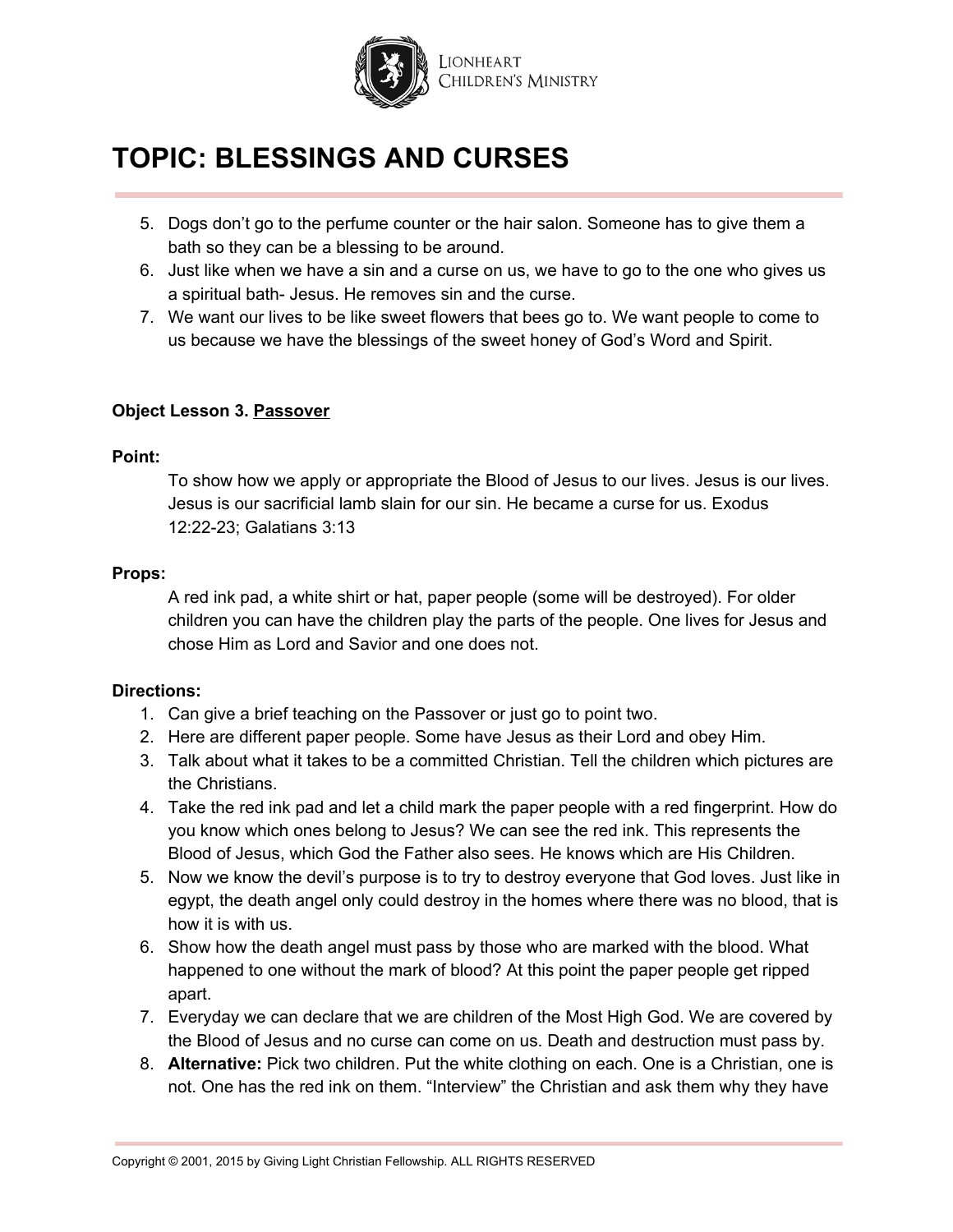

the red "blood" on them. The non-Christian will be prompted to not want anything to do with that Jesus stuff. Proceed as above. You can get an adult to play the part of the death angel.

#### **Object Lesson 4: Breaking Curses and Releasing Blessings to Replace Curses**

#### **Point:**

To alert children to the personal words they speak and receive. Then take them through the steps to freedom.

#### **Props:**

Curses and Blessings written on papers.

- 1. After teaching on curses and blessings, ask the children if they can give an example of a curse or blessing in their life.
- 2. Then read the curses below and ask if any have that in their life? Be led by the Spirit. Don't limit it to the list below.
- 3. Pray through, renounce and break agreement with curses. Ask for forgiveness from God and forgive yourself or the one who has spoken the curse. Then speak and receive the blessing to replace the curse that was affecting each life.
- 4. Some curses that we or others speak:
	- A. Bad things always happen to me.
	- B. I am always last.
	- C. They don't want me on their team.
	- D. i can never get it right.
	- E. I can never get up on time.
	- F. I am always sick.
	- G. I never have enough.
	- H. I lose things a lot.
	- I. I start but never finish.
	- J. I get a friend and they leave me.
	- K. It is always my fault.
	- L. God talks to others but not to me.
	- M. I can't do anything good.
- 5. Words of blessings to replace the curses that were renounced and broken:
	- A. Blessings chase me everyday cause I chase Jesus.
	- B. With Jesus I am right in line.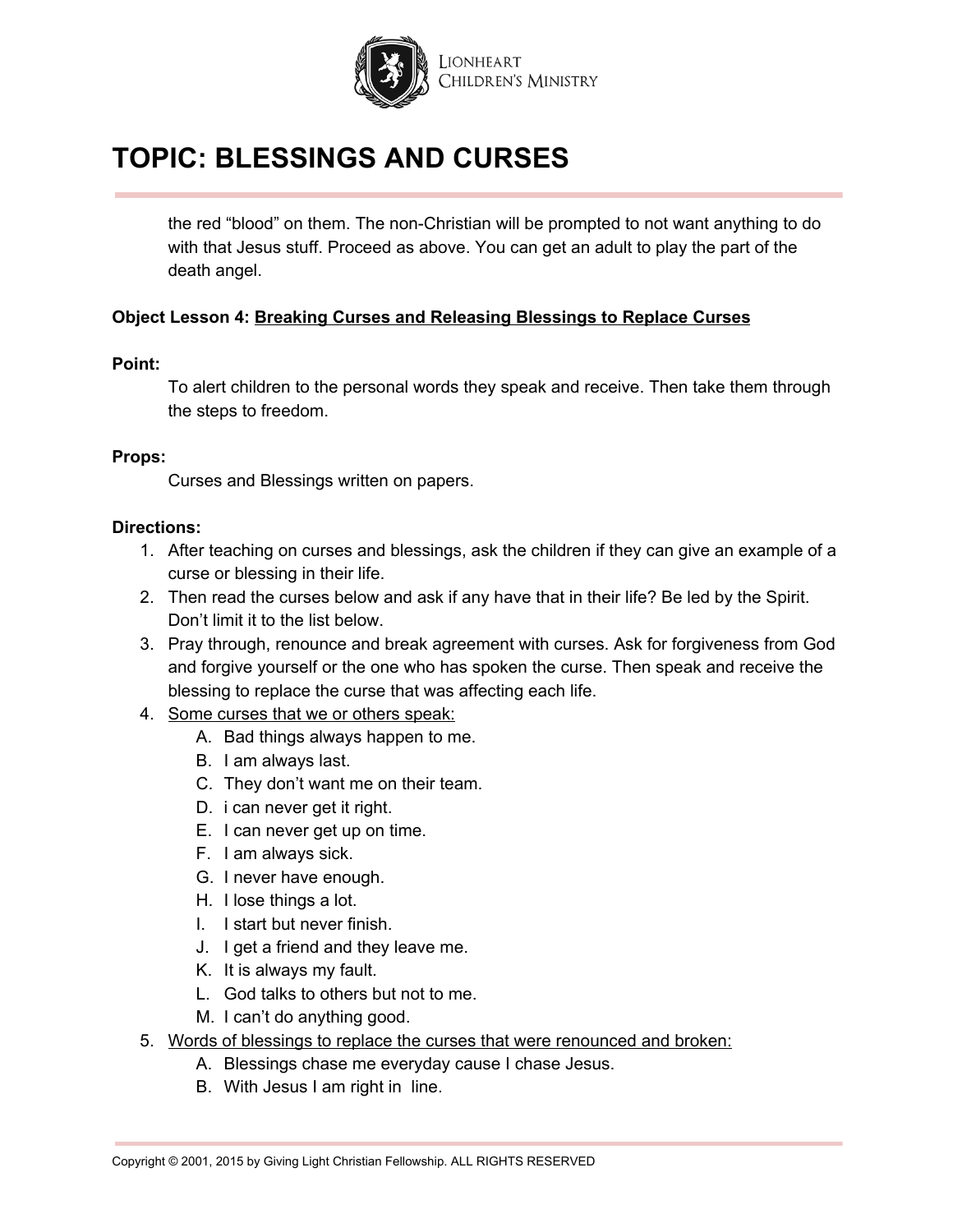

- C. There is a perfect place for me and the gifts I have for God's best.
- D. I do all things righteously.
- E. I am on time, for I walk with God.
- F. Healthy, healed and whole, that's my life in Jesus.
- G. I guard with care what I have.
- H. From the start to the end, everything I begin is finished.
- I. I am a true friend who is a blessing to God's friends.
- J. Blame bounces off of me and back to the enemy.
- K. My God talks to me. As I listen, I hear and obey every small thing He tells me.
- L. I am very good. So there is much good that I do big or small.

#### **Object Lesson 5: The Choice Is Ours**

Joshua 24:15 "And if it seem evil unto you to serve the LORD, choose you this day whom ye will serve…" (KJV)

#### **Point:**

We demonstrate what we receive by our choices. Once a curse is broken, the lies of the enemy will try to come back to see if they can re-enter our life to bring the curse into effect again. This will be an activation of what has been taught.

#### **Props:**

Cards with the lies from the previous lesson written on (or use the ones the children mentioned they have believed) and a person to play the enemy in a dramatic way.

#### **Directions:**

- 1. The enemy goes about the room seeking those who will let him come back in. He hands a child a lie and speaks it out loud.
- 2. The child chooses to keep it or speak truth to send him away. they should know a truth and if they don't remember, the teacher will give a truth to drive the lie away.
- 3. the enemy will continue with other children. Each time he is frustrated by the wisdom and truth the children walk in.
- 4. He leaves with the retort, "I'll be back!"

#### **Object lesson 6: I Can't Get Away**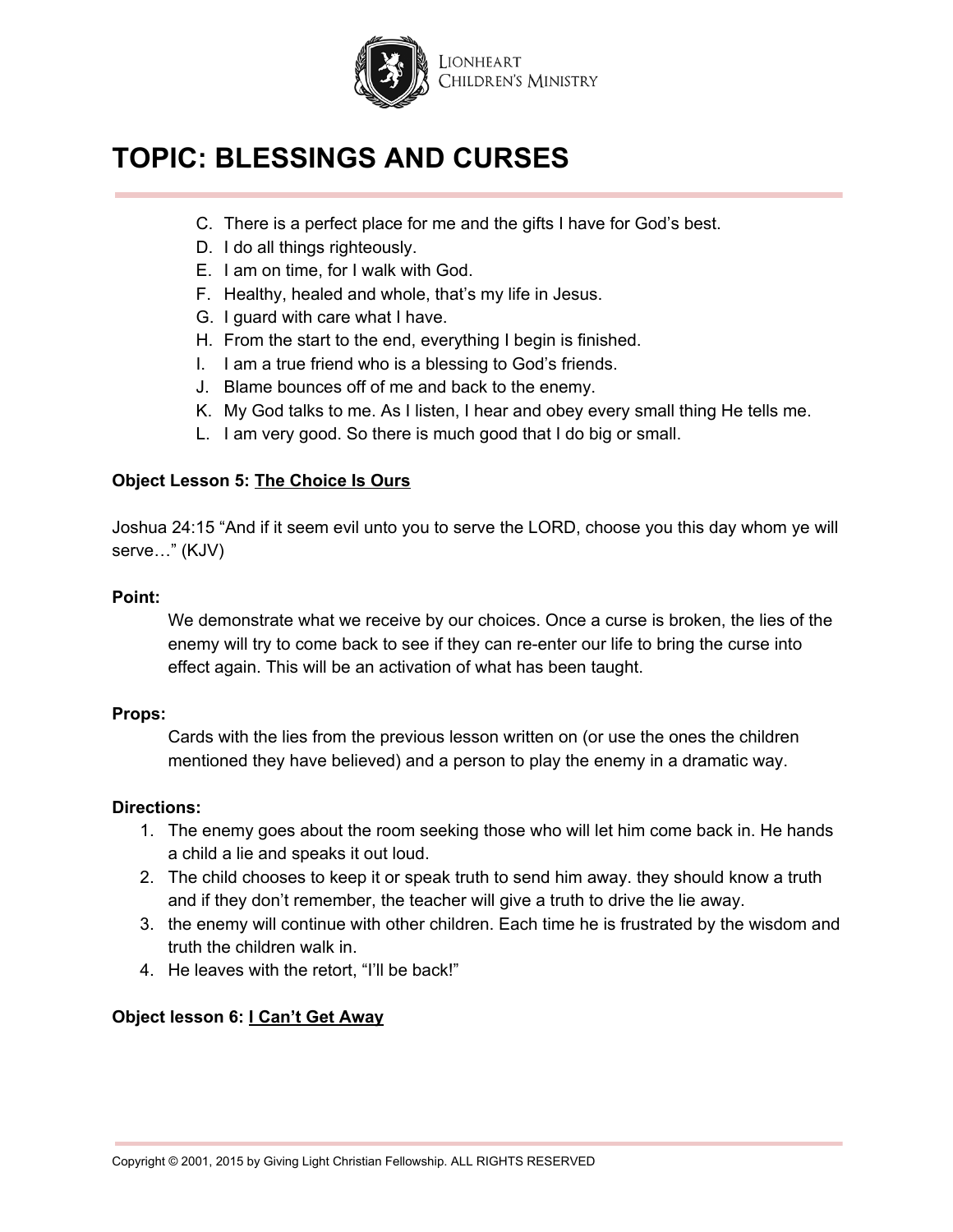

#### **Point:**

To show the power of blessings and curses. Contrast curses and blessings that chase us. Proverbs 13:21 "Curses chase sinners, while blessings chase the righteous!" (TLB)

#### **Props:**

One blessing chaser; one curse chaser, a bag for each. The blessing chasers bag should be filled with good things and the curse chaser's bag with bad things. Pictures to construction paper or have objects that represent each and place them in the bags. These two people are to follow a child everywhere they go.

#### **Directions:**

- 1. Select a child who is willing to be the sinner. Give a few examples of the kind of sin they walk in. Examples: not tithing, saying bad words, stealing money from Mom's purse, lying about doing homework, buying candy with lunch money.
- 2. The curse chaser comes up. The teacher will tell the child to walk with her, turn there, sit down, crawl under the table and so on. Every place the child goes, the curse chaser is right on his back, putting curses in his hand, taping them on his back, putting them in his pocket, ect. He can't get away from the curses. They are stuck like glue.
- 3. Examples of curses: cavities, failing grades and bad report cards, children breaking into locker or desk and stealing from him, headaches, children calling him names, sickness, ect.
- 4. Choose a child who is obedient. Follow the same theme. Use blessings for obedience to chase him. He can't get away. He is overloaded with blessings. They get so heavy he can barely walk.
- 5. Ask the children which they want chasing them.

#### **Object Lesson 7: Bible Search**

#### **Point:**

The Word of God is filling with God's promises. They are ours for the taking by our obedience to God.

#### **Props:**

Cards (this is a good way to recycle old greeting cards. Just cut the front off the message.), write Bible blessings on them. Place these cards throughout the Bible.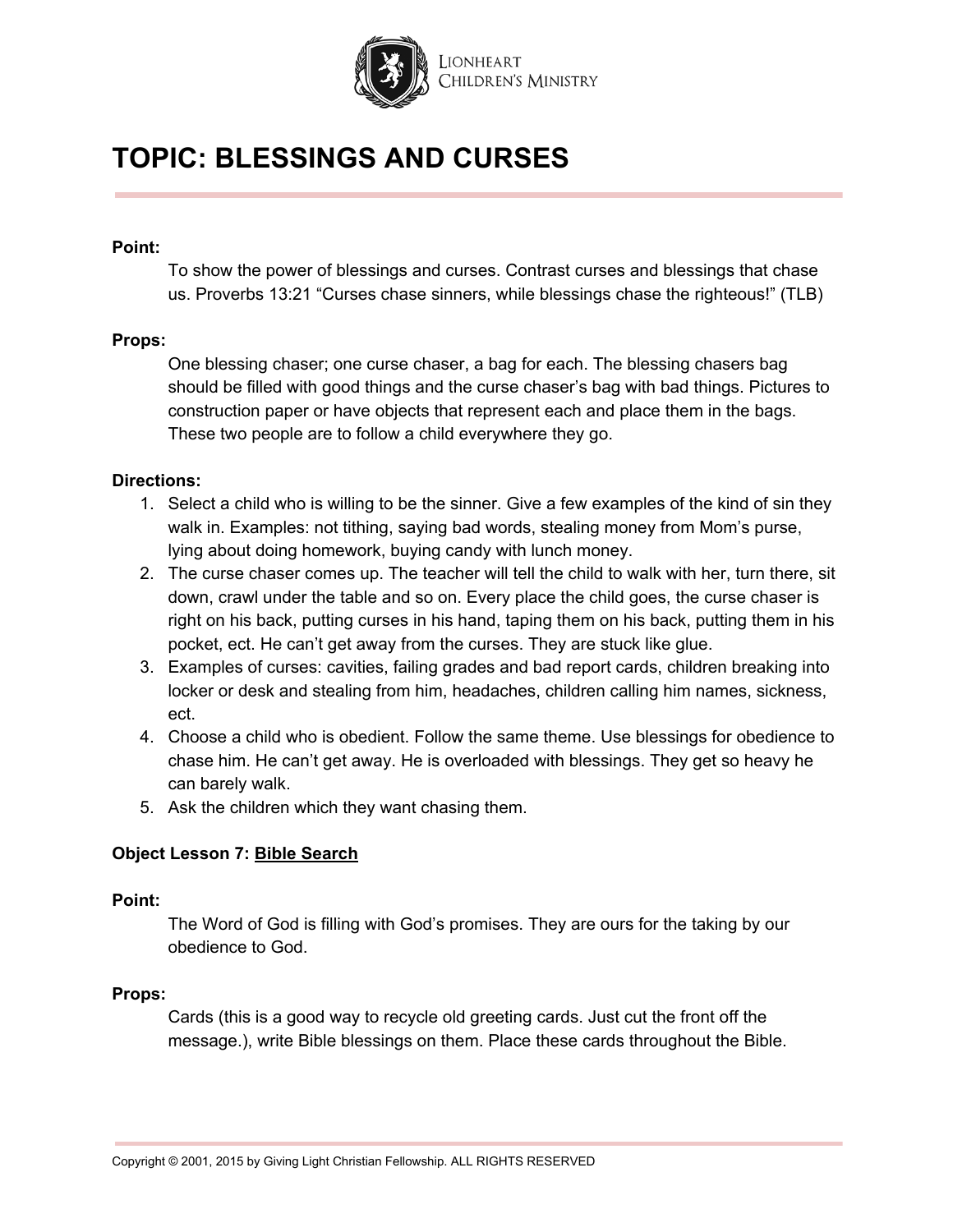

#### **Directions:**

- 1. Start with an exhortation of how much God desires to give us good gifts. We are to hunger for God's Word like we do for our favorite food.
- 2. Ask the children to name their favorite foods. Get them thinking how much they love those foods.
- 3. Then bring it to the Word. The food passes away. Do you know how? Of course they will tell you. But God's Word is life and abides or lives forever.
- 4. Let's search the Word to find the good things that God has planned for each of us.
- 5. Children will page through the Bible and find a card (a Bible Blessing). Read it out loud, then have the children repeat the Bible blessing.
- 6. You can tape these to the board and use them later as declarations for the children to say.

#### **Object Lesson 8: Spies on a Mission**

#### **Point:**

Where God has called us He has blessed us. Our perception will determine our direction. Are we willing to overcome the enemy and drive him out? Will we walk in the blessing or wander in the place of never enough?

#### **Props:**

Objects, pictures or cards with words or hindrances that would try to stop the fulfillment of the promise God gave for your church, family and community. Also have some blessings that are in your area and church including natural recourses.

- 1. Before class hide the things around the room. Have a few chairs laying on the floor in disarray. Have a few tissues pulled out of the box and thrown on the floor.
- 2. After the main teaching, ask the children if they are God's spies who hunt out the enemy like a hunting god hunts out the rabbit hiding in the bushes? Show the dog. Do we stop short? No! We keep searching. We speak god's Word.
- 3. Today I "smell" that the enemy has been up to no good. He must want us to leave this church or class. Do you remember how the room was messed up when we came in? Well that is a way the enemy tries to make us want to stop. He wants us to think he is powerful and in control, but he is not. God called us to be in control and drive him out.
- 4. I need some real spies that will uncover the enemy's lies. Let the volunteers, one at a time bring a hidden obstacle to you until all are found. Read it with the child and ask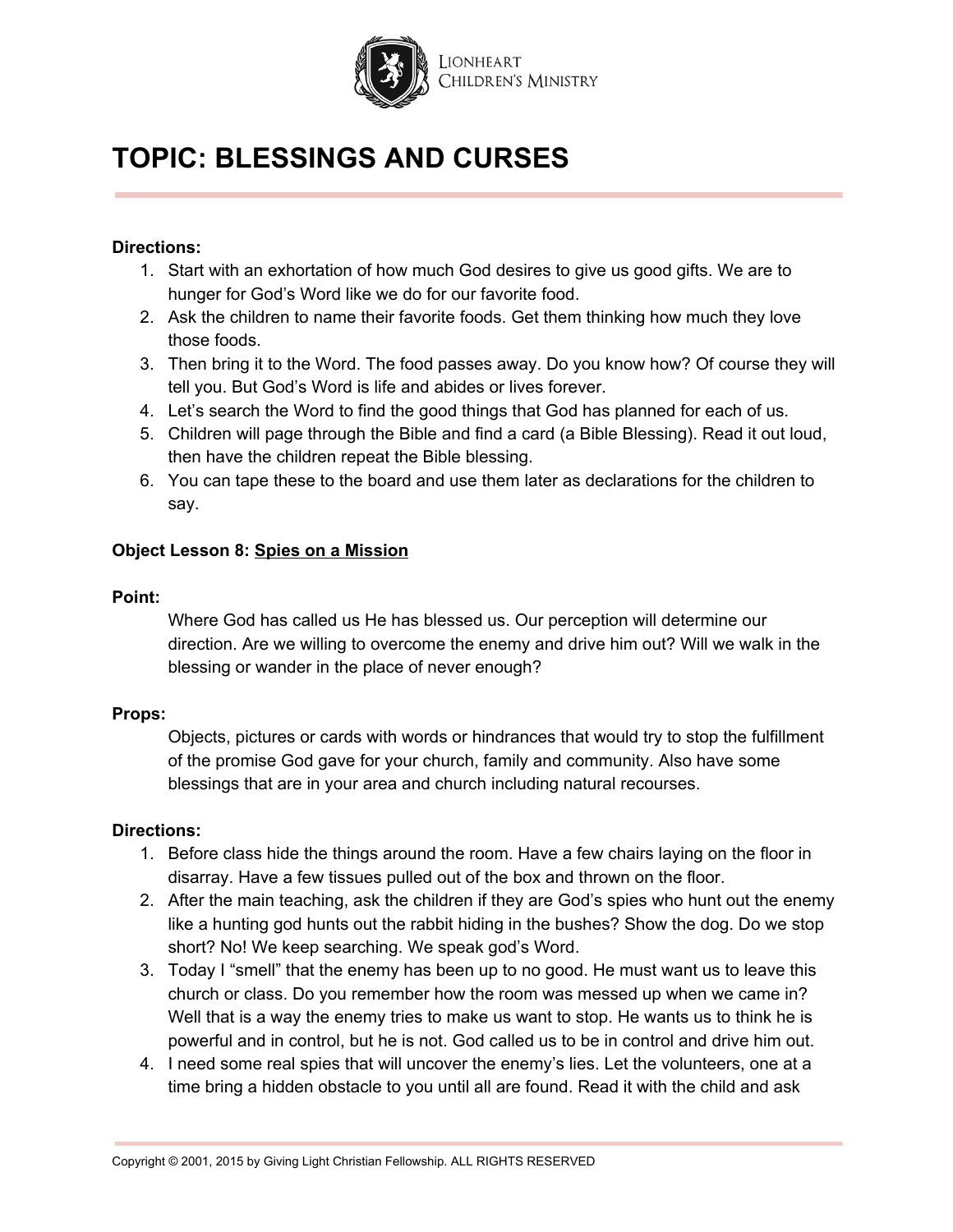

them what they think? The class may also want to answer. They will also find some blessings. They will have to decide if they are from the enemy or if God put that here for us. If God did then we keep it.

- 5. Pray, repent, decree what God has set for your church. Pray and speak blessing over the land, church and people. After the children break the power of the lies they will be thrown in a trash can. At the end of the lesson, have a helper set the "trash" outside the door. We drove out the enemy and his curses.
- 6. Examples of Hindrances:
	- A. It is too cold or hot here.
	- B. You don't have enough teachers.
	- C. Your babies are always sick.
	- D. The factory closed.
	- E. There are no jobs for people.
	- F. Other churches don't like your praise.
	- G. The schools are unsafe.
	- H. Class is going to be boring.
	- I. You know your teacher is mean.
	- J. The bugs are big and bite.
- 7. Examples of God's Blessings:
	- A. Your teacher loves you.
	- B. The corn grows big and tall.
	- C. God is healing everyday.
	- D. Praise is fun and puts the devil on the run.
	- E. People are asking to get saved.
	- F. The church is a family.
	- G. There is a new prayer group in our school.

#### **Drama Skit: My Bag's Better Than Your Bag**

#### **Point:**

When given the choice generally people will choose life. God has placed inside of each of us the desire to want to live and live abundantly in His blessings.

#### **Character:**

Willy the worry wart has a dirty torn shirt on. Under that he wears nice clothing. Polly Anna the optimist with a blunt point of view.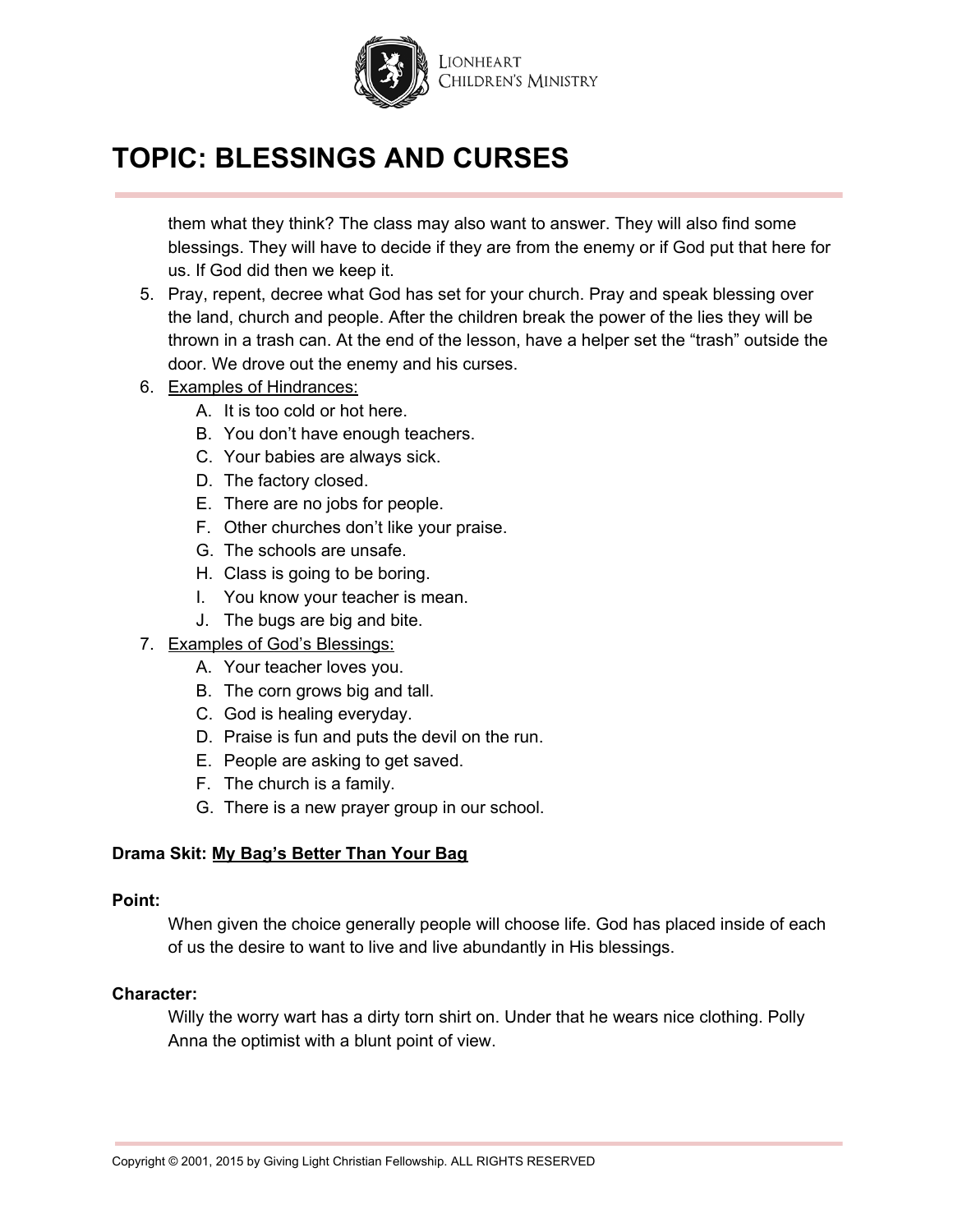

Willy has a bag of rotten garbage or trash (curses.) Polly has a beautiful bag of great stuff and food (blessings). Then try to give away their bags of stuff. Which will the children want?

Each enters carrying their bags.

Willy:

I just can't seem to find anyone who wants what I have to give away.

#### Polly:

It's no wonder no one wants you bag of stuff. Look at you! You look worse that the stuff in your bag.

#### Willy:

What do you mean? I always look like this! Oh, I hope the poor sick dog gets better real soon.

#### Polly:

Dogs get better!!!...The dog's not the problem! You need a change. You have the same ripped dirty clothes on that you have worn since first grade!

#### Willy:

Well I don't like to change my clothes!!! Besides my mom doesn't have to wash clothes if I don't change them.

#### Polly:

Your mom must have a nose of steel. (Pinches her nose shut with her fingers.) I bet you haven't taken a bath since the first day of school! The smell is enough to keep even the vultures away. That is really bad!

#### Willy:

So you think I need to clean up my act, hun?

#### Polly:

Hey, it could only help.

#### Willy:

I'll be right back. (Exits back stage.)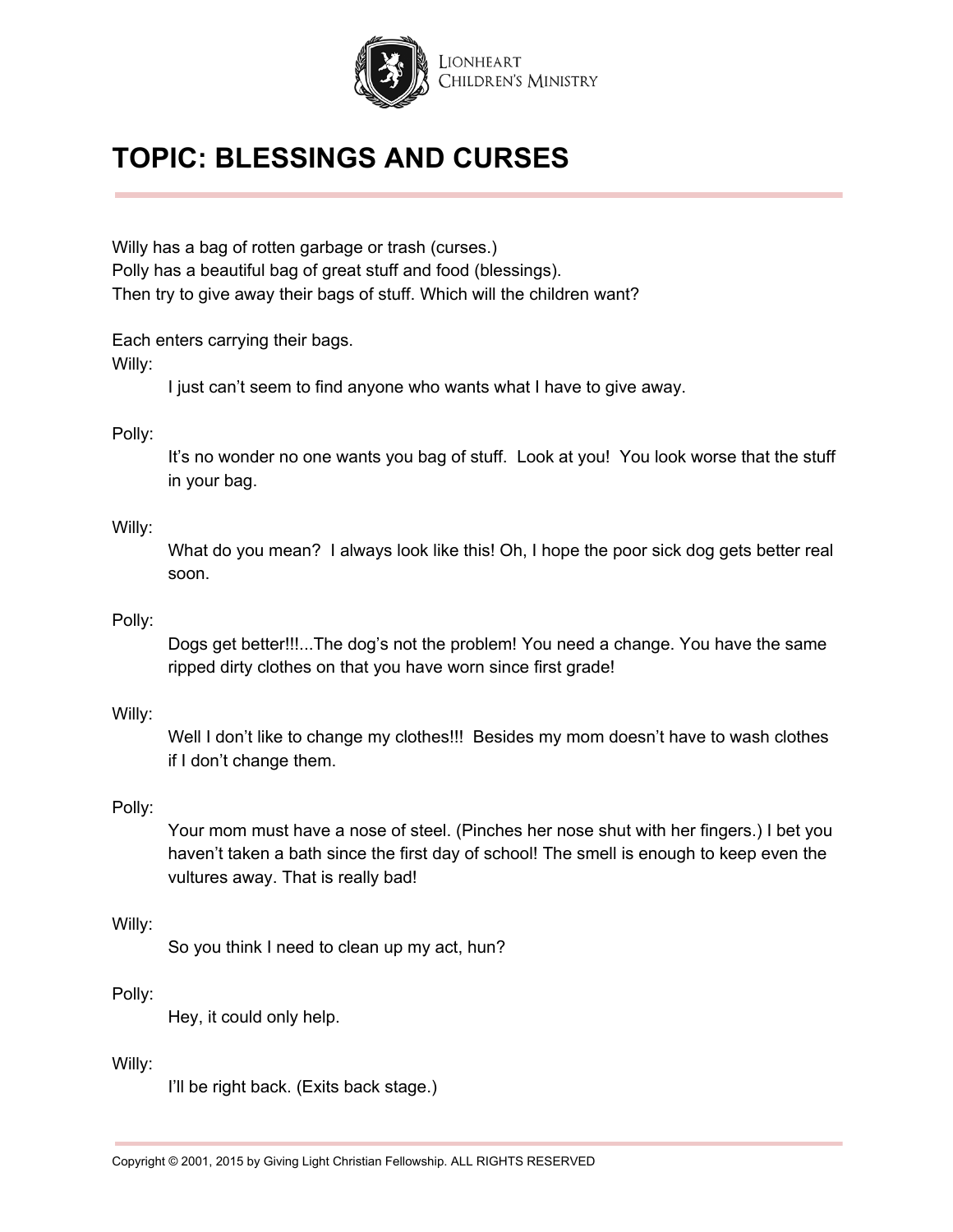

#### Polly:

I can't imagine where he's off to. Well, let's see, I have these new....... (Pulls things out of her bag and talks about them.)

#### Willy:

(Enters: Clean and in nice clothes.) Hey, hey, hey, I'm back and ready to give all this stuff to the next one I meet.

#### Polly:

Well you have made a step. But....(takes a few deep breaths.) still smell the garbage in your bag. That is what needs changed the most.

#### Willy:

You don't know what you are talking about. Boys and girls love gross stuff. Look around. It's a way of life.

#### Polly:

That is not true. They only believe those lies because that is what they hear they can have. But I know if you and I were to meet one of them and offer your bag of garbage lies or my bag of treasure truths, I know they would chose this bag. (Holds it up.)

#### Willy:

I see one coming now. Let's just see who wants what I have to offer. Who wants to check out my bag. Okay, you come on up here.

(Willy goes through the bag and pulls out pictures or words of the curses and tries to get the child to receive them.) Examples: Fear, murder, socks with holes, sickness, divorce, fighting, the last potato chip (and it's only a broken piece), drugs, bad grades, stealing, mean friends, bad dreams…

Polly:

Willy don't you force any of your junk on this girl.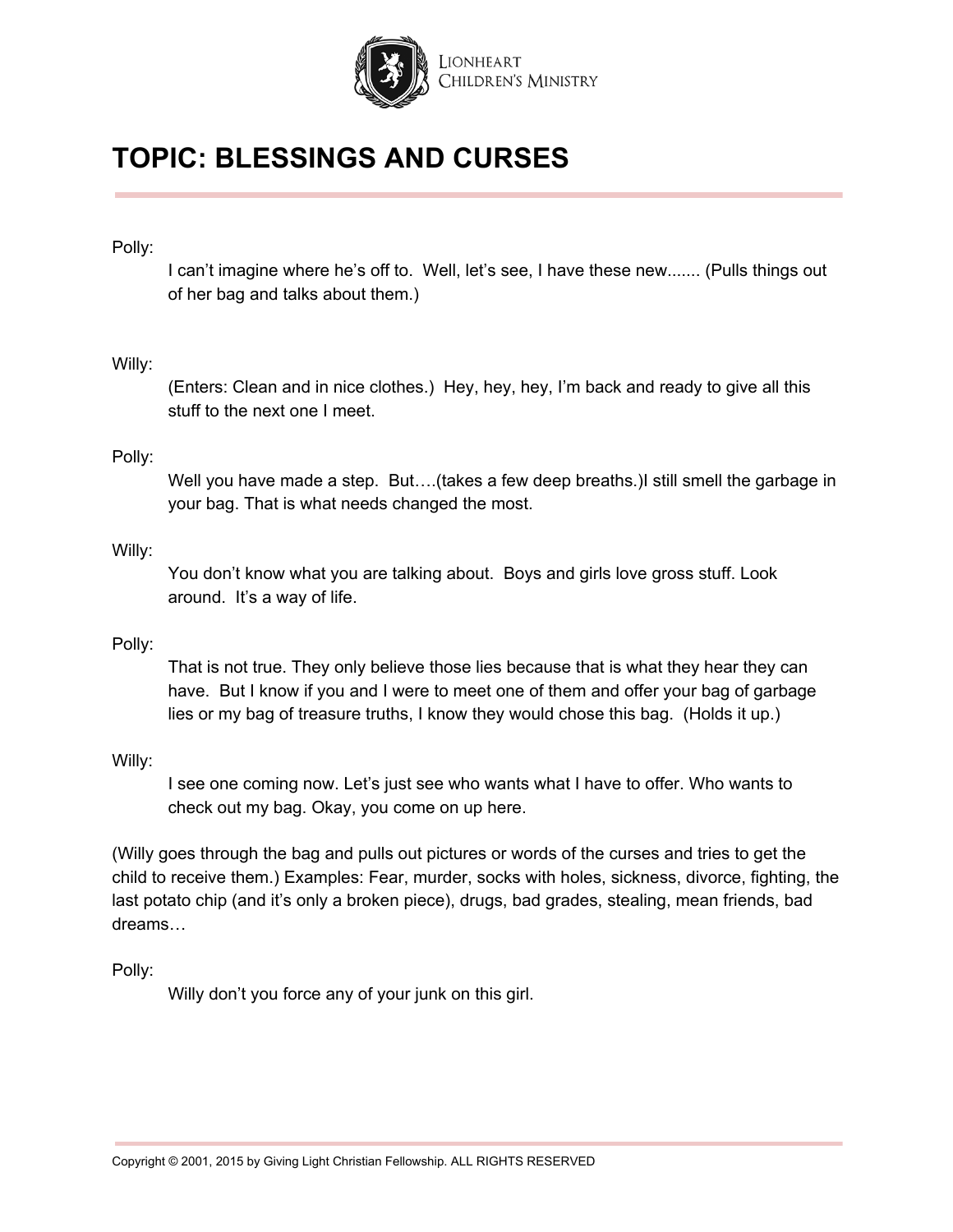

#### Willy:

Oh, shush, once she sees this…(pulls one out of the bag) Here, how about some honest to goodness fear, with a couple of free scary movies. (Describe some examples of curses and try to convince in a funny way how the child "can't live without them.")

#### Polly:

Can't live without them!!! Willy Worry Wart, now you stop lying. Of course she can. She would wise to live much better and longer with my blessings than your curses.

#### Willy:

Now, wait a minute, I have to show her my perfect report card. Every girl would love to have a perfect card like this. (pulls out a report card and continues to brag about how perfect it is.)

#### Polly:

Let me see that card. (Takes it from Willy.) Perfect!!!! What do you mean? This has all F's on it. You failed every subject.

#### Willy:

I told you it was perfect. (Speaking to the girl.) So how would you like to have a report card like this. One that your parents couldn't stop talking about?

After the child refuses, Polly brings out the blessings that are the opposite of the curses that Willy used. She goes through her bag. The child should want the blessings. Keep giving blessings to the child until her arms are full.

#### Polly:

Okay, now it's my turn. This is what God has wanted all along to bless each of His children with. Look at my report card. How would you like A's. Studying and learning God's way is sure to bring success. When you choose to obey God, He has so much to send to you. (Continue blessing with the opposites of curses.)

Fear Peace Murder Life Sickness **Health** 

Examples of Curses Examples of Blessings Socks with holes New socks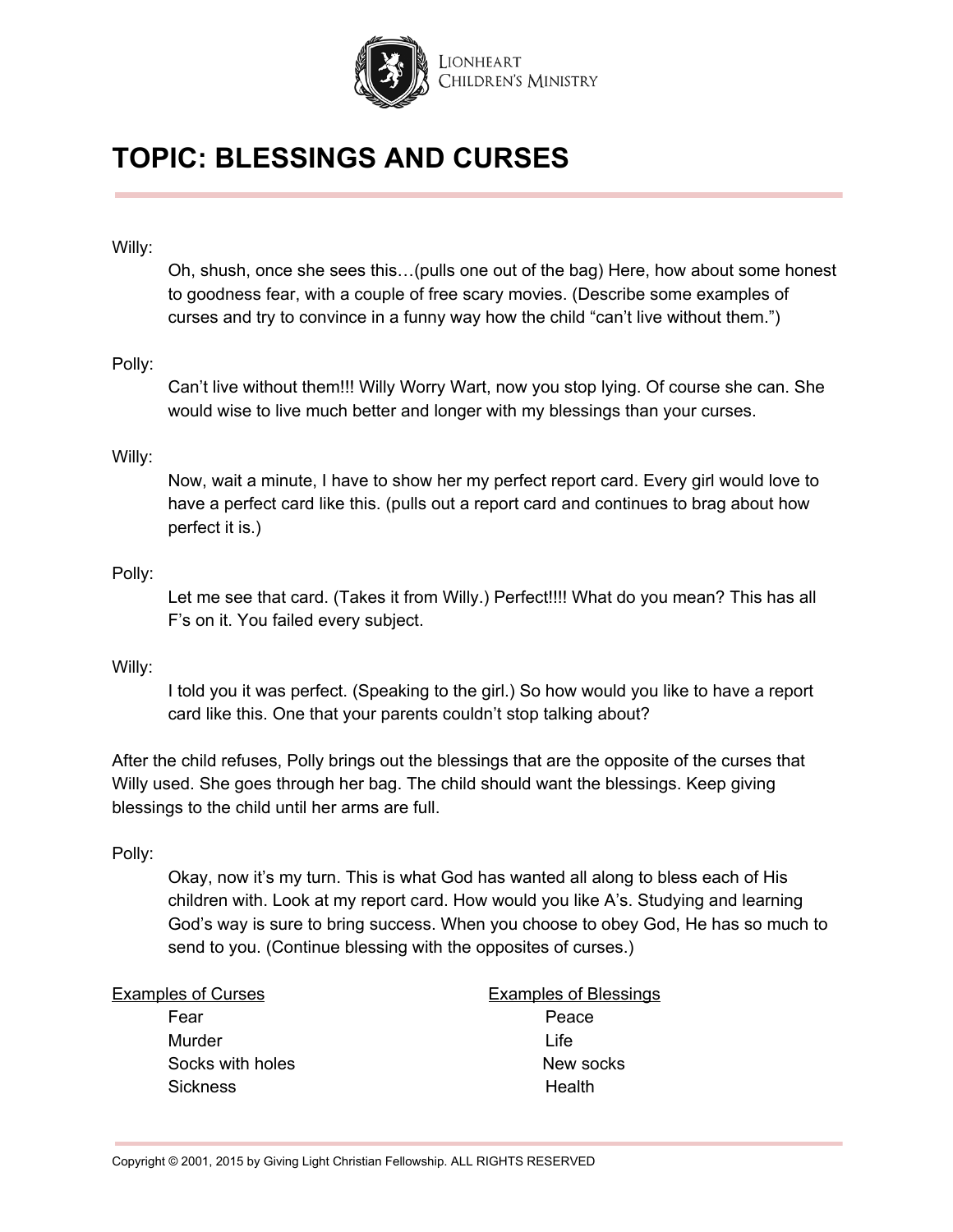

Divorce **Happy marriage** Fighting Fighting **Fighting Fighting** Bad grades **Class honors** Stealing **Honesty** Mean friends Kind friends Bad dreams Restful sleep

The last potato chip A full bag of potato chips Drugs **Drugs Righteousness**, peace and joy

These are more effective with a picture included with each one.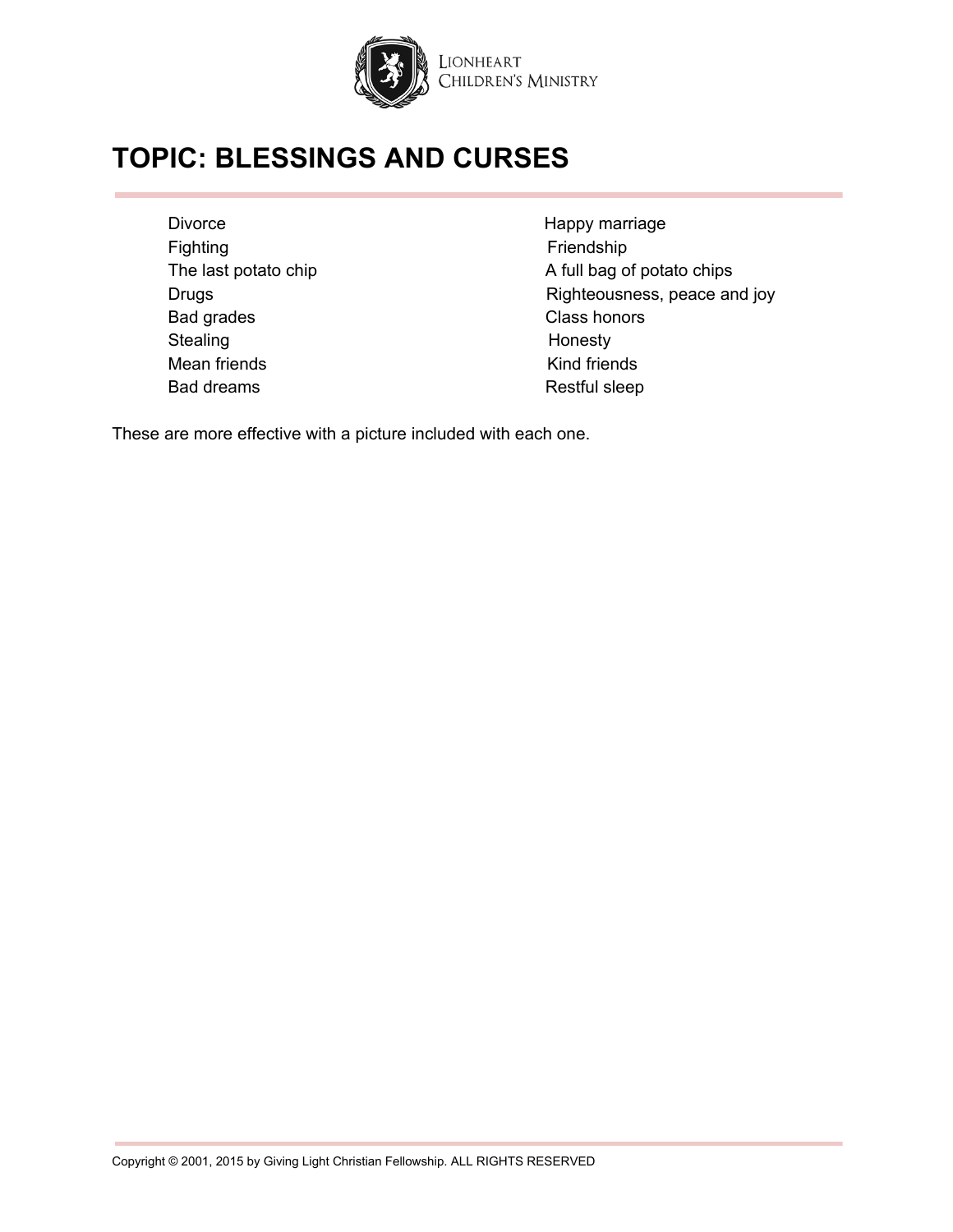

## **TEACHER'S STUDY NOTES BLESSINGS AND CURSES**

#### **1. BLESS OR BLESSING**

- A. Definitions
	- 1) Bless: In this form the word can mean to set apart, consecrate, to favor or empower, to speak well of, including speaking well of God, people, places and situations; bless the Lord, oh my soul.
	- 2) Blessing: When a Christian speaks a blessing, we are declaring God's highest and best. A blessing spoken in faith with God includes the power to bring the word to fulfillment.
- B. When we walk in God's blessing we are empowered to succeed.
- C. Scriptures related to blessings.

Deuteronomy 28:1-3 "Now it shall come to pass, if you diligently obey the voice of the LORD your God, to observe carefully all His commandments which I command you today, that the LORD your God will set you high above all nations of the earth. "And all these blessings shall come upon you and overtake you, because you obey the voice of the LORD your God: "Blessed shall you be in the city, and blessed shall you be in the country." (NKJ)

James 1:17 Every good and perfect gift is from above, coming down from the Father of the heavenly lights, who does not change like shifting shadows.(NIV)

Psalms 119:1-2 "Blessed are the undefiled in the way, who walk in the law of the LORD! Blessed are those who keep His testimonies, who seek Him with the whole heart! " (NKJ)

Proverbs 13:21 "Evil pursues sinners, but to the righteous, good shall be repaid." (NKJ)

D. The prophetic has the anointing to destroy a curse and bring life.

II Kings 2:19-22 "The men of the city said to Elisha, "Look, our lord, this town is well situated, as you can see, but the water is bad and the land is unproductive." "Bring me a new bowl," he said, "and put salt in it." So they brought it to him. Then he went out to the spring and threw the salt into it, saying, "This is what the LORD says: 'I have healed this water. Never again will it cause death or make the land unproductive.'" And the water has remained wholesome to this day, according to the word Elisha had spoken." (NIV)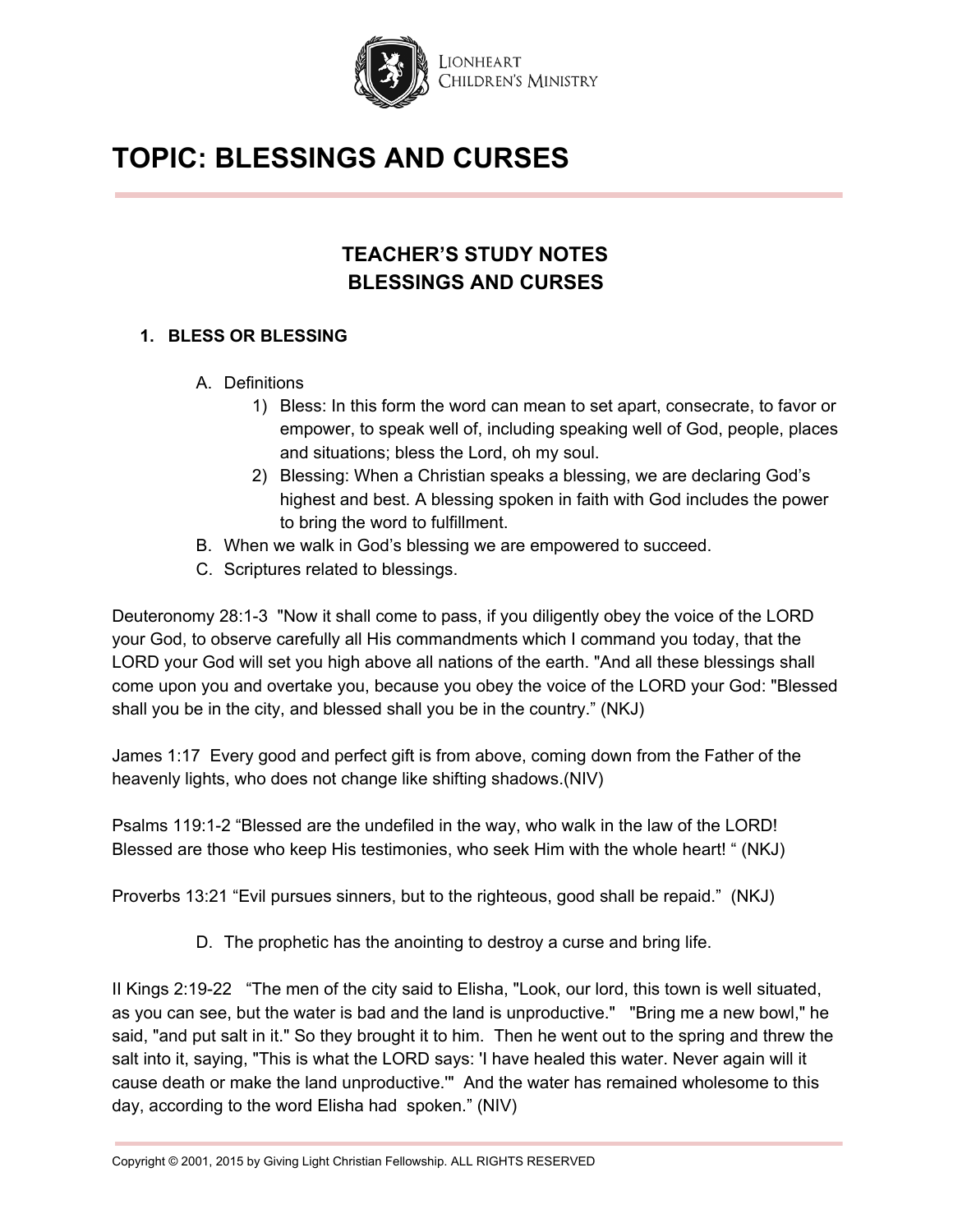

### **2. CURSE**

- A. Definitions
	- 1) A very simple definition for curse is empowered to fail. It is bad stuff that causes torment and struggles.
	- 2) So when we are living under a curse, we are empowered to fail. Not a promising future. But when "stuff" happens again and again. The cycle is a clue that we need to seek God for the source.
	- 3) In the scriptures a curse was believed to be more than just wishing evil would come on your enemies; a curse possessed the power to bring the word spoken against the enemy to come to pass.
	- 4) Curses spoken with direct intention by those who have relational (parents, spouse, ect.) or spiritual (pastors, ministers, government heads) authority can have serious consequences.
	- 5) Scriptures related to curses

Proverbs 3:33 "The LORD's curse is on the house of the wicked, but he blesses the home of the righteous." (NIV)

Deuteronomy 28:14-15 "So you shall not turn aside from any of the words which I command you this day, to the right hand or to the left, to go after other gods to serve them. "But it shall come to pass, if you do not obey the voice of the LORD your God, to observe carefully all His commandments and His statutes which I command you today, that all these curses will come upon you and overtake you:" (NKJ)

Psalms 119:21 "You rebuke the proud-- the cursed, who stray from Your commandments." (NKJ)

Proverbs 13:21 "Evil pursues sinners, but to the righteous, good shall be repaid." (NKJ)

#### **3. THE PROTECTION PLAN**

- A. God is a just and righteous Father. God set up the blessing and cursing system He made blessings to reward the obedient and the curse as the penalty or consequence for those who chose to rebel against His commandments. God who is merciful knows only show mercy. Acting without justice would be against His character and would never bring a pure church to maturity. His covenant would only be as good as His Word.
- B. We get to choose.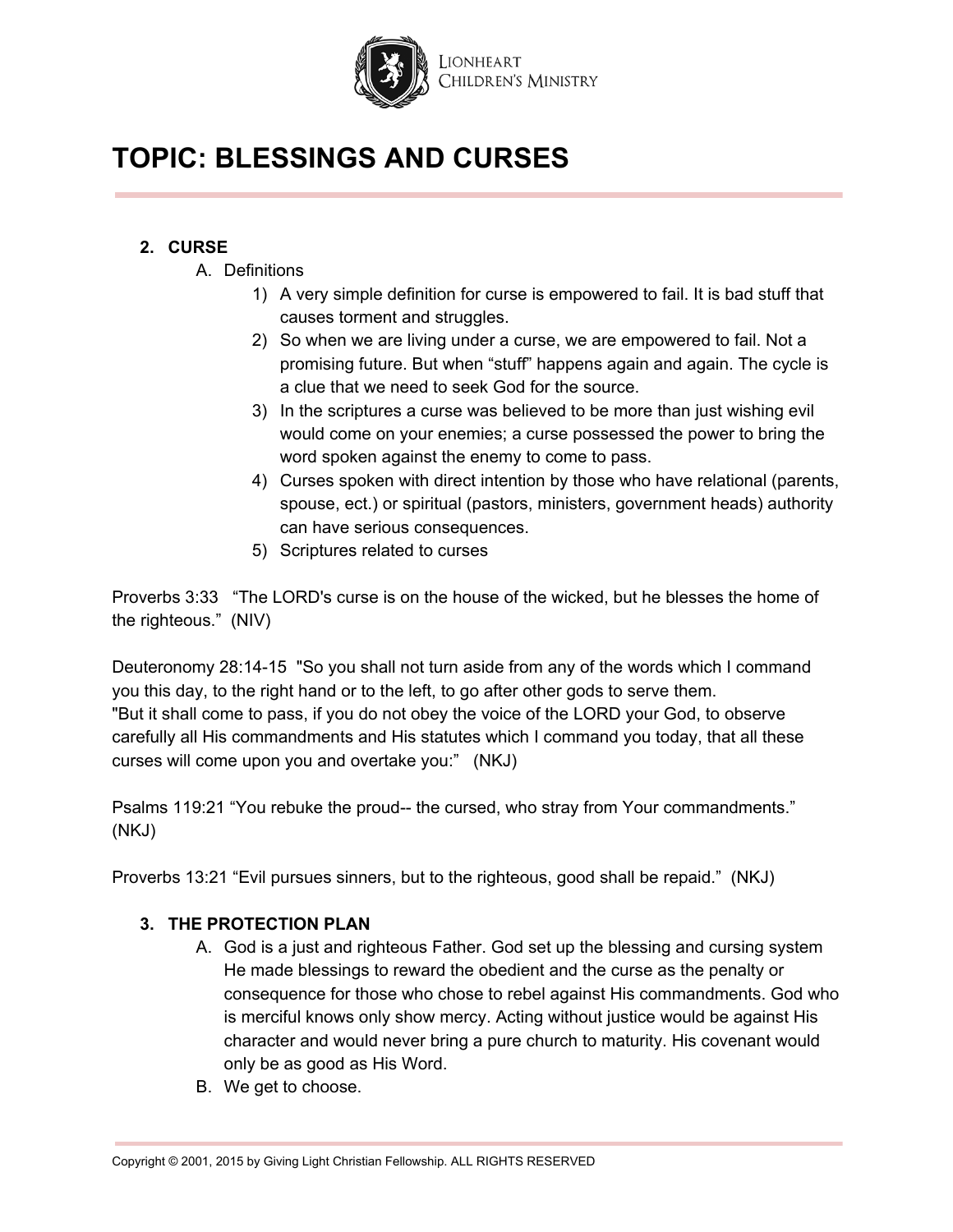

Joshua 24:15 "And if it seem evil unto you to serve the LORD, choose you this day whom ye will serve; whether the gods which your fathers served that were on the other side of the flood, or the gods of the Amorites, in whose land ye dwell: but as for me and my house, we will serve the LORD." (KJV)

C. A type of the "coming redemption" in the Old Testament.

Exodus 12:22-23 "And you shall take a bunch of hyssop, dip it in the blood that is in the basin, and strike the lintel and the two doorposts with the blood that is in the basin. And none of you shall go out of the door of his house until morning. "For the LORD will pass through to strike the Egyptians; and when He sees the blood on the lintel and on the two doorposts, the LORD will pass over the door and not allow the destroyer to come into your houses to strike you." (NKJ)

#### **4. THE CROSS PLAN**

A. In the New Testament we read of the grace of God demonstrated through the cross. Through the shed blood of the perfect Lamb, we can receive forgiveness of the sins that keeps curses in effect, even from previous generations. The payment to stop the curse and it's action was paid in full by the Lord, Jesus Christ.

Galatians 3:9-14 "So then they which be of faith are blessed with faithful Abraham. For as many as are of the works of the law are under the curse: for it is written, Cursed is every one that continueth not in all things which are written in the book of the law to do them.But that no man is justified by the law in the sight of God, it is evident: for, The just shall live by faith.And the law is not of faith: but, The man that doeth them shall live in them.Christ hath redeemed us from the curse of the law, being made a curse for us: for it is written, Cursed is every one that hangeth on a tree:That the blessing of Abraham might come on the Gentiles through Jesus Christ; that we might receive the promise of the Spirit through faith." (KJV)

B. The responsibility of sins of the fathers are prophesied in the Old Covenant.

Ezekiel 18:2-3 "What mean ye, that ye use this proverb concerning the land of Israel, saying, The fathers have eaten sour grapes, and the children's teeth are set on edge? As I live, saith the Lord GOD, ye shall not have occasion any more to use this proverb in Israel." (KJV)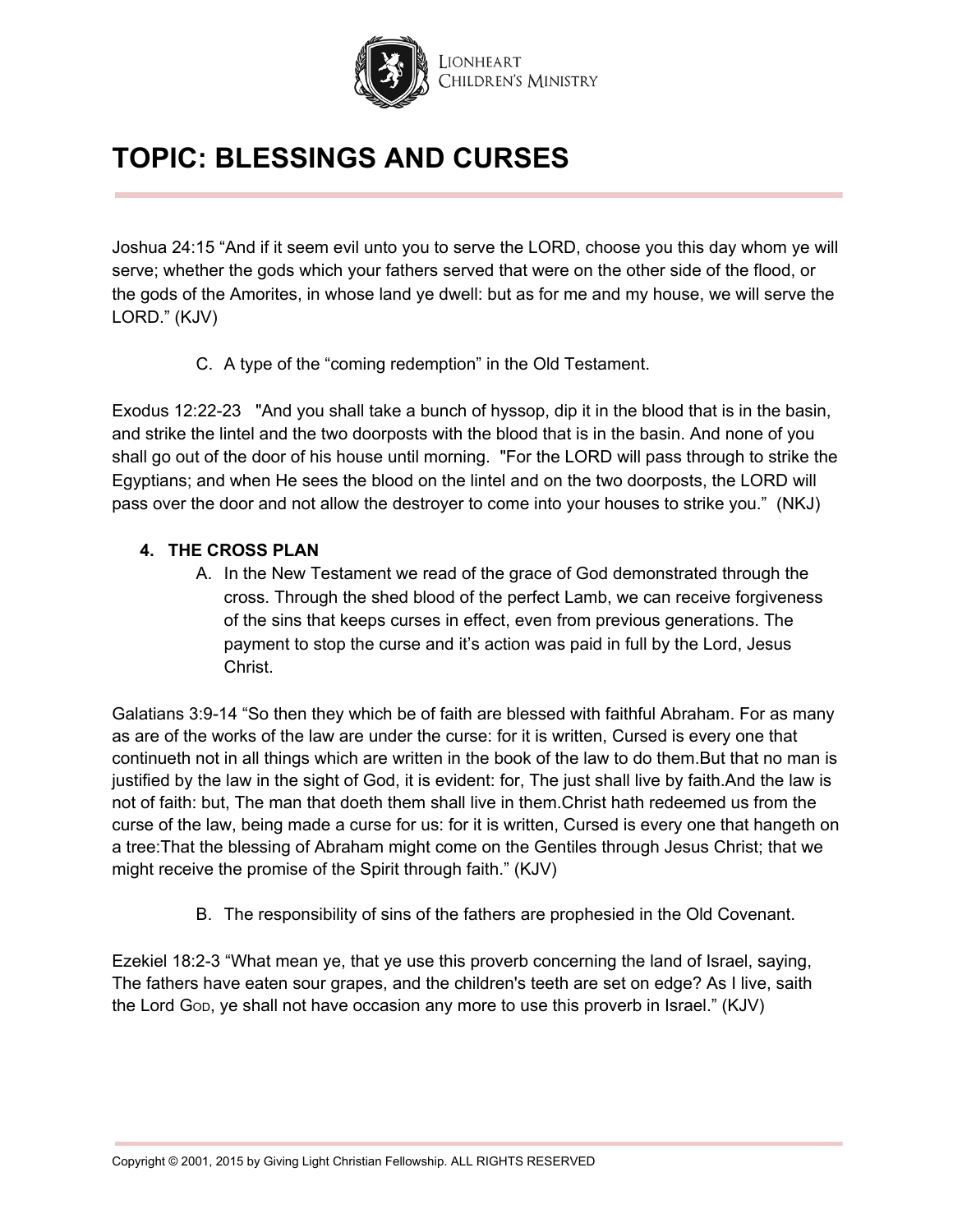

Ezekiel 18:19 "Yet say ye, Why? doth not the son bear the iniquity of the father? When the son hath done that which is lawful and right, and hath kept all my statutes, and hath done them, he shall surely live." (KJV)

#### **5. OUR RESPONSIBILITY**

A. Our mouth is to speak as the oracles of God.

Ephesians 4:29 "Let no corrupt word proceed out of your mouth, but what is good for necessary edification, that it may impart grace to the hearers." (NKJ)

1 Peter 4:11 "If anyone speaks, let him speak as the oracles of God. If anyone ministers, let him do it as with the ability which God supplies, that in all things God may be glorified through Jesus Christ, to whom belong the glory and the dominion forever and ever. Amen." (NKJ)

Psalm 39:1"I said, I will take heed to my ways, that I sin not with my tongue: I will keep my mouth with a bridle, while the wicked is before me." (KJV)

Proverbs 18:21 "Death and life are in the power of the tongue: and they that love it shall eat the fruit thereof." (KJV)

#### **6. OUR RESPONSE**

- A. When we see people suffering under the effects of the curse or reaping the rewards of blessings we have a choice. Don't point fingers or judge and don't complain. Rejoice with them in blessings and if they are being affected by curses, ask if they want prayer or help to be free.
- B. My enemies are the world, the flesh (what I want instead of God) and the devil.
- C. We do not fight against flesh and blood (people).

Ephesians 6:12 "For we do not wrestle against flesh and blood, but against principalities, against powers, against the rulers of the darkness of this age, against spiritual hosts of wickedness in the heavenly places." (NKJ)

- D. Curses and sin wants a body to make it its slave. When siin rules in our life, it tells us what to do. It is boss or Lord. We must get rid of it and our self centeredness, the "Me First" attitude. Repentance and humbling ourselves in the sight of God keeps us open to God's full favor and closed to the fruits of curses.
- E. Jesus taught us how to deal with curses: "bless those who curse you." Luke 6:28.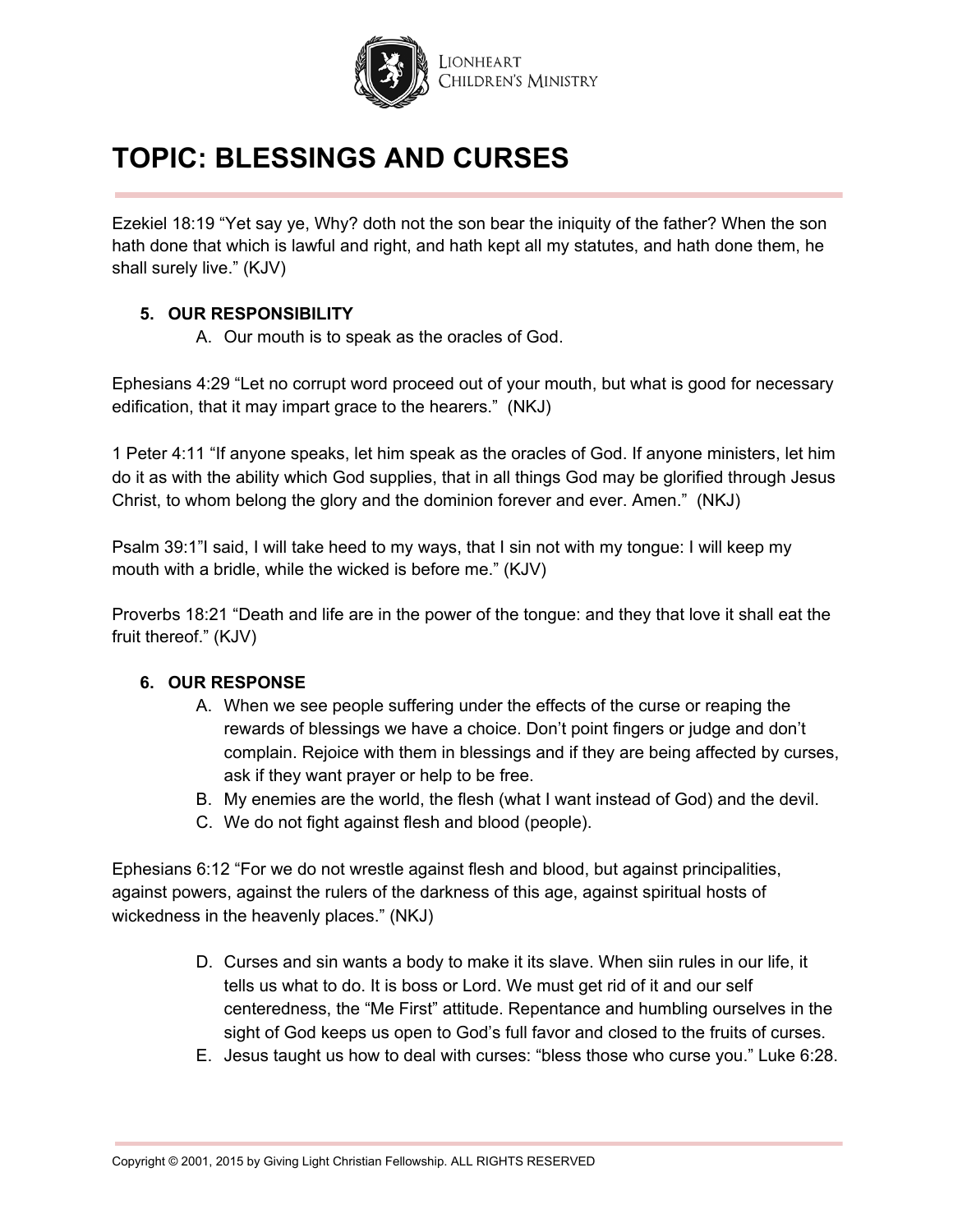

Proverbs 26:2 "Like a fluttering sparrow or a darting swallow, an undeserved curse does not come to rest." (NIV)

#### **7. A PRAYER THAT HAS TREMENDOUS POWER**

1 Chronicles 4:9-10 "And Jabez was more honourable than his brethren: and his mother called his name Jabez, saying, Because I bare him with sorrow.And Jabez called on the God of Israel, saying, Oh that thou wouldest bless me indeed, and enlarge my coast, and that thine hand might be with me, and that thou wouldest keep me from evil, that it may not grieve me! And God granted him that which he requested." (KJV)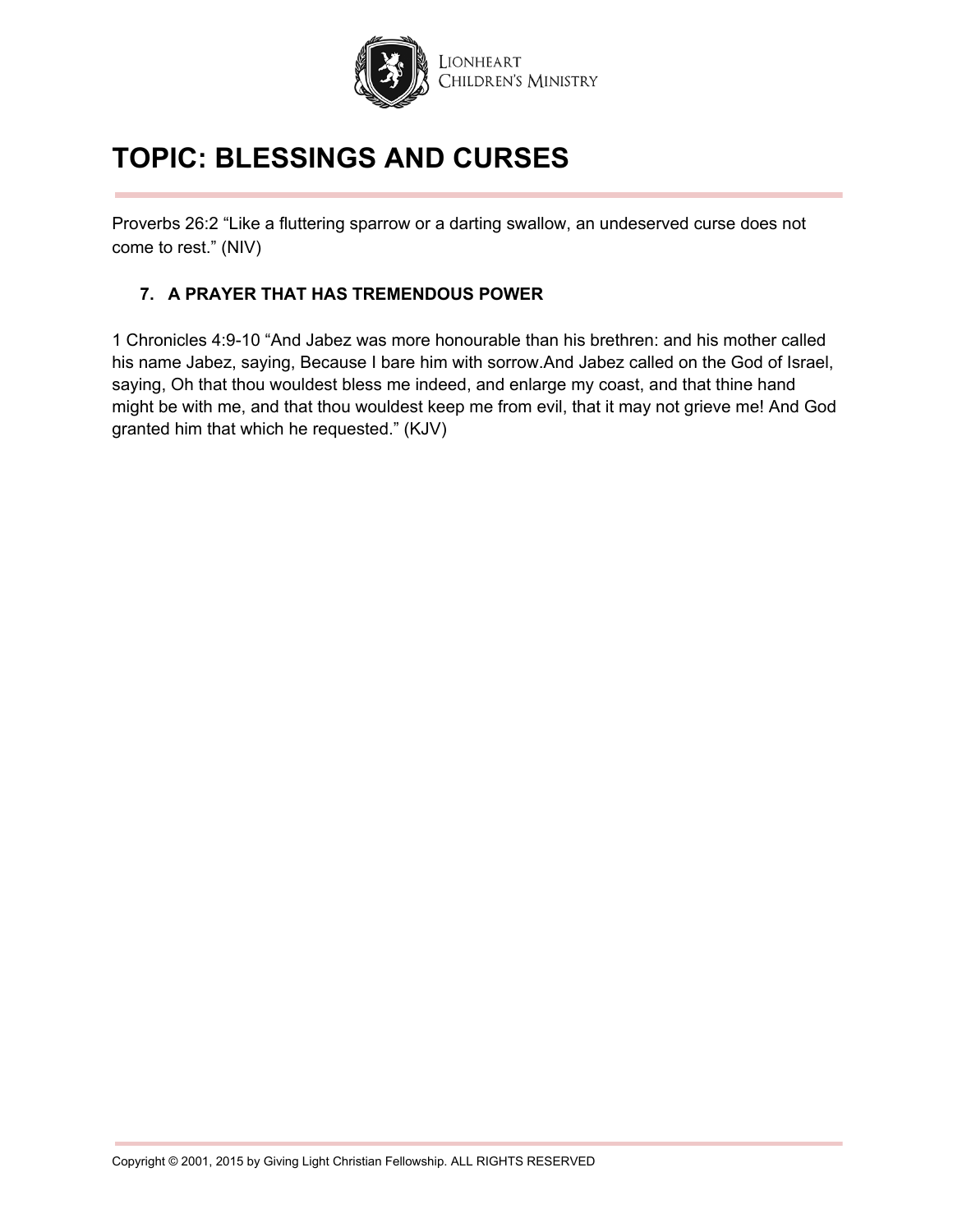

NAME:

### BLESSING AND CURSES STUDY SHEET

1. Memory verse: Say out loud three times and underline the bold words.

Galatians 3:13 "Christ redeemed us from the curse of the law by becoming a curse for us, for it is written: "Cursed is everyone who is hung on a tree." NIV

Galatians 3:14 "He redeemed us in order that the blessing given to Abraham might come to the Gentiles through Christ Jesus, so that by faith we might receive the promise of the Spirit." (NIV)

2. A curse brings: (Circle the correct answers)

Cancer Death Lack Good friends Divorce Failure Peace Joy

3. A blessing brings: (Circle the correct answers)

God's Favor Life Freedom Sickness Good Friends Fear Failure

4. Fill in the blanks using the following words: Faith; Blessing; Bless; Words say out loud three times.

I am a and I others with of

REQUIREMENTS: YOUNGER CHILDREN QUESTIONS 1 - 4; OLDER CHILDREN; ALL

5. What does redeem mean?

(If you need help to answer, use a dictionary).